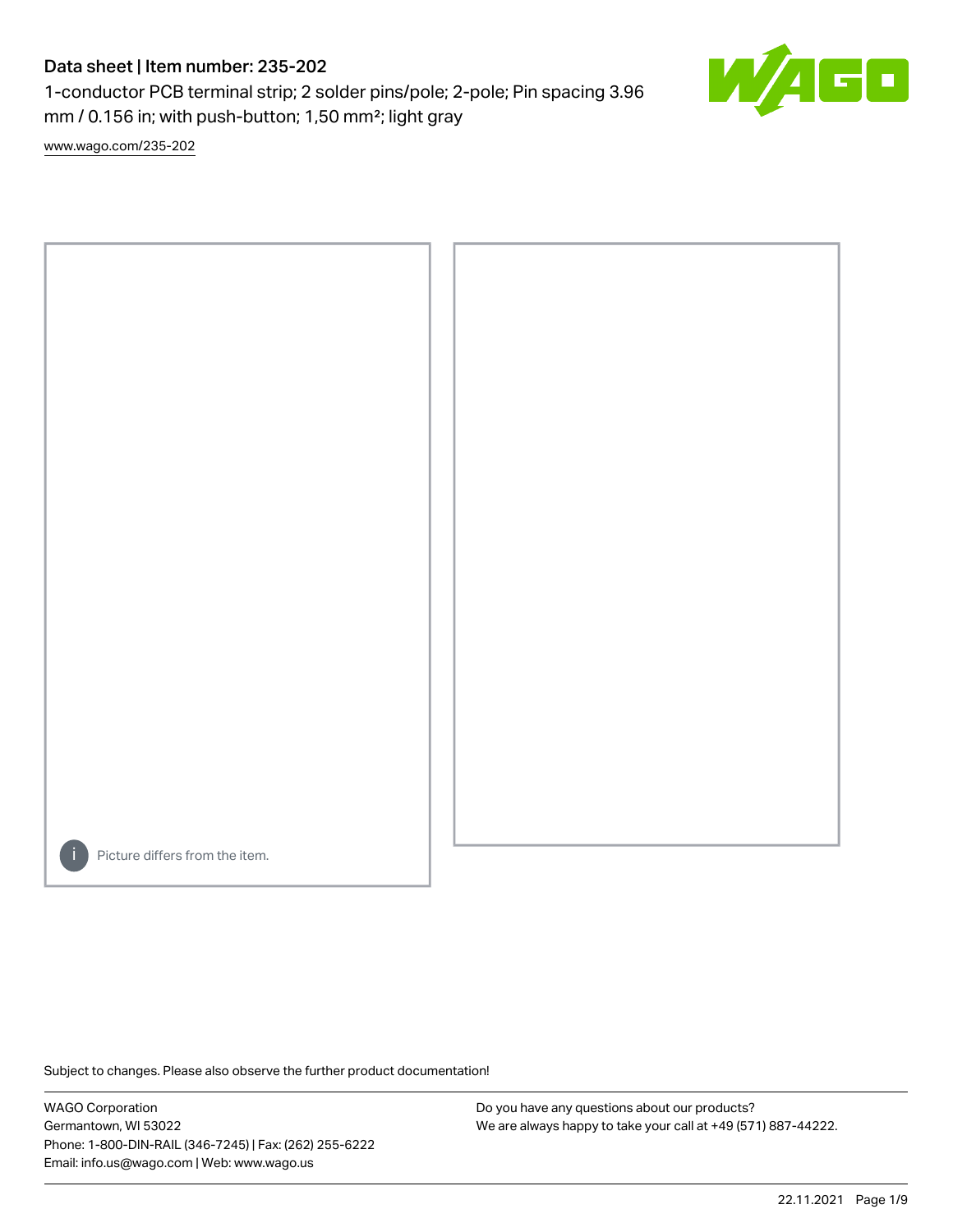

Dimensions in mm

 $L =$  (pole no. x pin spacing) + 1.5 mm

#### Item description

- $\blacksquare$  Terminal strips with push-buttons
- $\blacksquare$ Push-in terminations of solid and ferruled conductors
- $\blacksquare$ Convenient termination/removal of fine-stranded conductors via push-buttons
- Set to metric or inch pin spacing by compressing terminal strips together or pulling them apart

Subject to changes. Please also observe the further product documentation!

WAGO Corporation Germantown, WI 53022 Phone: 1-800-DIN-RAIL (346-7245) | Fax: (262) 255-6222 Email: info.us@wago.com | Web: www.wago.us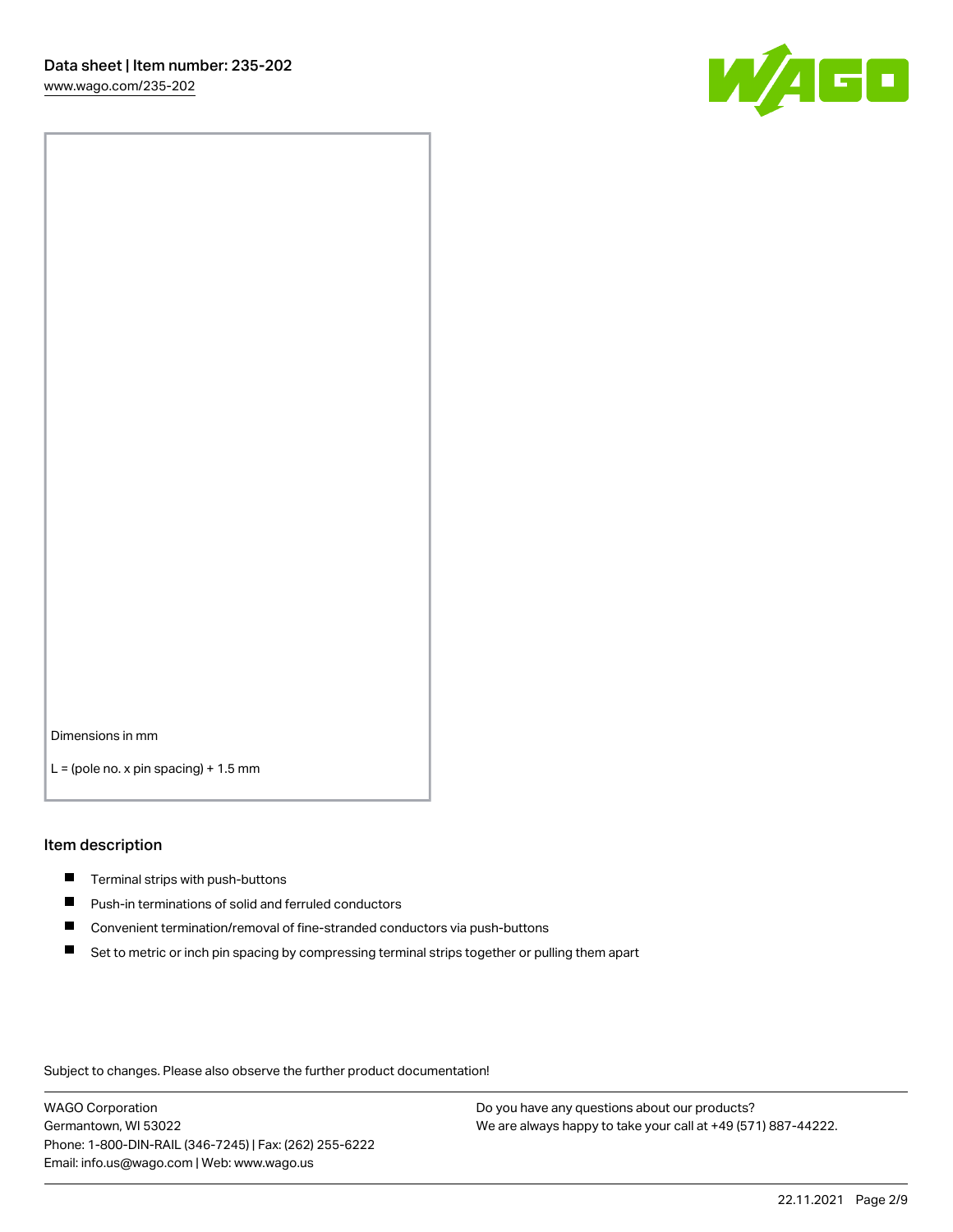

#### Data Notes

| Variants: | Other pole numbers                                               |
|-----------|------------------------------------------------------------------|
|           | Other colors                                                     |
|           | Mixed-color PCB connector strips                                 |
|           | Direct marking                                                   |
|           | Other versions (or variants) can be requested from WAGO Sales or |
|           | configured at https://configurator.wago.com/                     |

## Electrical data

#### IEC Approvals

| Ratings per                 | IEC/EN 60664-1                                            |
|-----------------------------|-----------------------------------------------------------|
| Rated voltage (III / 3)     | 200 V                                                     |
| Rated surge voltage (III/3) | 4 <sub>k</sub> V                                          |
| Rated voltage (III/2)       | 320 V                                                     |
| Rated surge voltage (III/2) | 4 <sub>k</sub> V                                          |
| Nominal voltage (II/2)      | 500 V                                                     |
| Rated surge voltage (II/2)  | 4 <sub>kV</sub>                                           |
| Rated current               | 17.5A                                                     |
| Legend (ratings)            | (III / 2) ≙ Overvoltage category III / Pollution degree 2 |

## UL Approvals

| Approvals per                  | UL 1059 |
|--------------------------------|---------|
| Rated voltage UL (Use Group B) | 300 V   |
| Rated current UL (Use Group B) | 10 A    |
| Rated voltage UL (Use Group D) | 300 V   |
| Rated current UL (Use Group D) | 10 A    |

#### CSA Approvals

| Approvals per                   | CSA   |
|---------------------------------|-------|
| Rated voltage CSA (Use Group B) | 300 V |
| Rated current CSA (Use Group B) | 10 A  |

## Connection data

.<br>Subject to changes. Please also observe the further product documentation!

| <b>WAGO Corporation</b>                                | Do you have any questions about our products?                 |
|--------------------------------------------------------|---------------------------------------------------------------|
| Germantown, WI 53022                                   | We are always happy to take your call at +49 (571) 887-44222. |
| Phone: 1-800-DIN-RAIL (346-7245)   Fax: (262) 255-6222 |                                                               |
| Email: info.us@wago.com   Web: www.wago.us             |                                                               |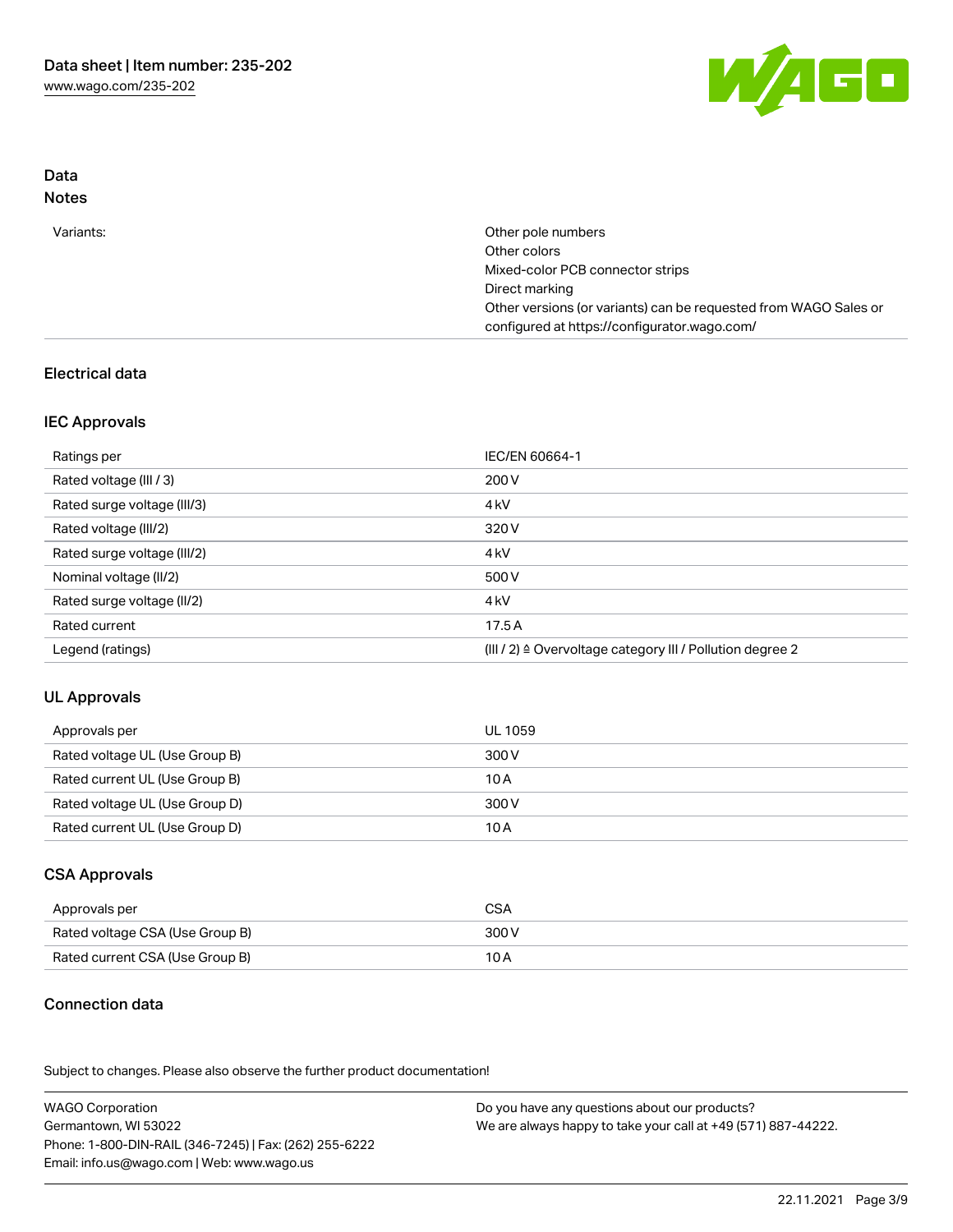[www.wago.com/235-202](http://www.wago.com/235-202)



#### Connection 1

| Connection technology                             | Push-in CAGE CLAMP®                    |
|---------------------------------------------------|----------------------------------------|
| Actuation type                                    | Push-button                            |
| Solid conductor                                   | $0.51.5$ mm <sup>2</sup> / 20  16 AWG  |
| Fine-stranded conductor                           | $0.751.5$ mm <sup>2</sup> / 20  16 AWG |
| Fine-stranded conductor; with insulated ferrule   | $0.251$ mm <sup>2</sup>                |
| Fine-stranded conductor; with uninsulated ferrule | $0.251$ mm <sup>2</sup>                |
| Strip length                                      | $9$ 10 mm / 0.35 $$ 0.39 inch          |
| Conductor connection direction to PCB             | 0°                                     |
| Number of poles                                   | 2                                      |

### Approvals / Certificates

## Country specific Approvals

Phone: 1-800-DIN-RAIL (346-7245) | Fax: (262) 255-6222

Email: info.us@wago.com | Web: www.wago.us

| Logo                    | Approval                                                                                                                | <b>Additional Approval Text</b>                               | Certificate<br>name  |
|-------------------------|-------------------------------------------------------------------------------------------------------------------------|---------------------------------------------------------------|----------------------|
|                         | <b>CCA</b><br>DEKRA Certification B.V.                                                                                  | EN 60947                                                      | NTR NL-<br>7144      |
| KEMA                    | <b>CCA</b><br>DEKRA Certification B.V.                                                                                  | EN 60947                                                      | 2149549.02           |
|                         | <b>CCA</b><br>DEKRA Certification B.V.                                                                                  | EN 60998                                                      | <b>NTRNL</b><br>6919 |
|                         | <b>CCA</b><br>DEKRA Certification B.V.                                                                                  | EN 60947-7-4                                                  | NTR NL-<br>7774      |
|                         | <b>VDE</b><br>VDE Prüf- und Zertifizierungsinstitut                                                                     | EN 60947                                                      | 40029328             |
| <b>Ship Approvals</b>   |                                                                                                                         |                                                               |                      |
| Logo                    | Approval                                                                                                                | <b>Additional Approval Text</b>                               | Certificate<br>name  |
|                         | <b>ABS</b><br>American Bureau of Shipping<br>Subject to changes. Please also observe the further product documentation! |                                                               | $19 -$<br>HG1869876- |
| <b>WAGO Corporation</b> |                                                                                                                         | Do you have any questions about our products?                 |                      |
| Germantown, WI 53022    |                                                                                                                         | We are always happy to take your call at +49 (571) 887-44222. |                      |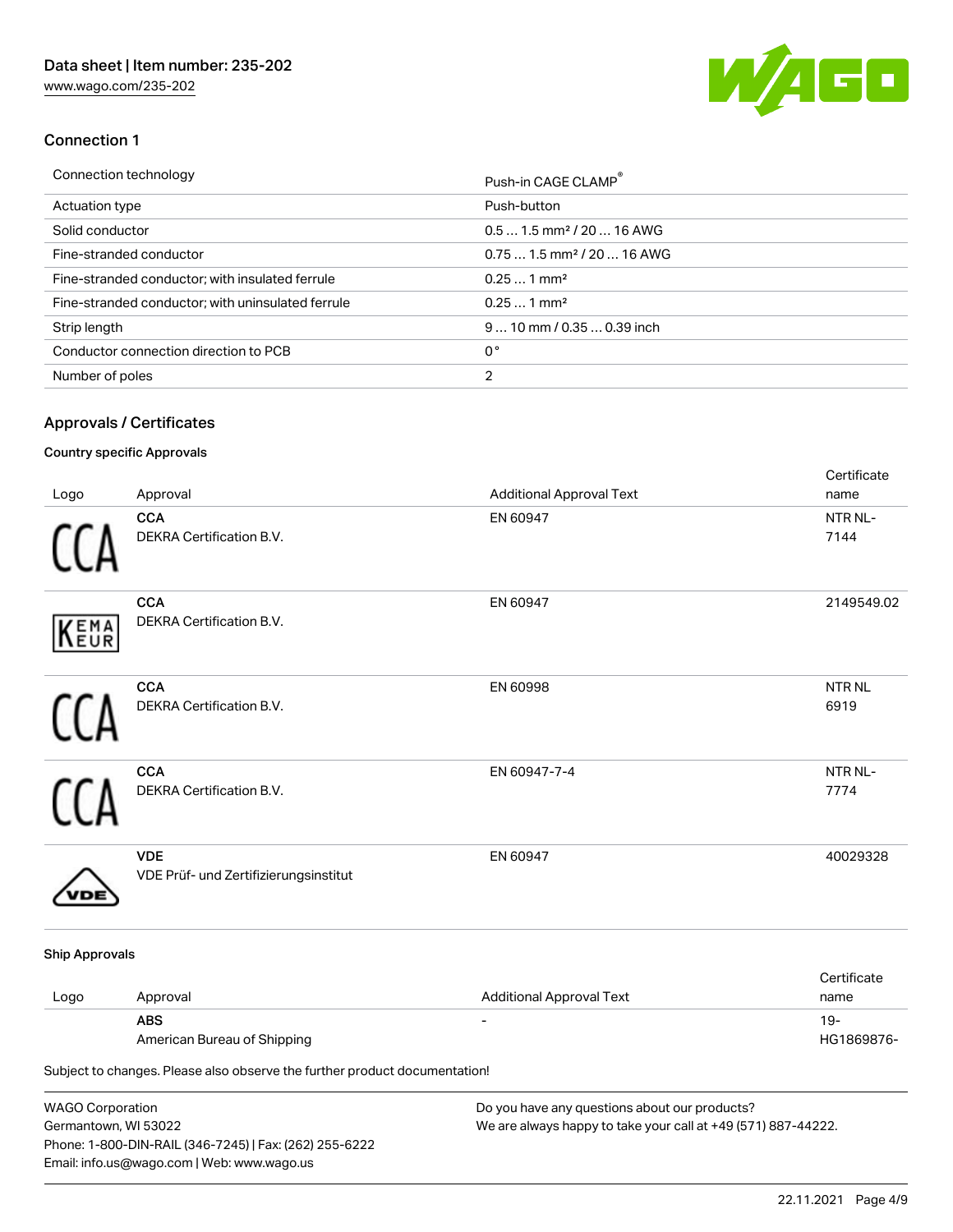



PDA

| DNV GL                                 | TAE0000162 |
|----------------------------------------|------------|
| Det Norske Veritas, Germanischer Lloyd |            |

## Optional accessories

#### Ferrules

| Ferrule       |                                                                                                                        |                      |
|---------------|------------------------------------------------------------------------------------------------------------------------|----------------------|
|               | Item no.: 216-101<br>Ferrule; Sleeve for 0.5 mm <sup>2</sup> / AWG 22; uninsulated; electro-tin plated; silver-colored | www.wago.com/216-101 |
|               | Item no.: 216-104                                                                                                      | www.wago.com/216-104 |
|               | Ferrule; Sleeve for 1.5 mm <sup>2</sup> / AWG 16; uninsulated; electro-tin plated; silver-colored                      |                      |
|               | Item no.: 216-106                                                                                                      |                      |
|               | Ferrule; Sleeve for 2.5 mm <sup>2</sup> / AWG 14; uninsulated; electro-tin plated; silver-colored                      | www.wago.com/216-106 |
|               | Item no.: 216-107                                                                                                      |                      |
|               | Ferrule; Sleeve for 4 mm <sup>2</sup> / AWG 12; uninsulated; electro-tin plated                                        | www.wago.com/216-107 |
|               | Item no.: 216-108                                                                                                      |                      |
|               | Ferrule; Sleeve for 6 mm <sup>2</sup> / AWG 10; uninsulated; electro-tin plated; silver-colored                        | www.wago.com/216-108 |
| ſ             | Item no.: 216-109                                                                                                      |                      |
|               | Ferrule; Sleeve for 10 mm <sup>2</sup> / AWG 8; uninsulated; electro-tin plated                                        | www.wago.com/216-109 |
|               | Item no.: 216-102                                                                                                      |                      |
|               | Ferrule; Sleeve for 0.75 mm <sup>2</sup> / AWG 20; uninsulated; electro-tin plated; silver-colored                     | www.wago.com/216-102 |
|               | Item no.: 216-103                                                                                                      |                      |
|               | Ferrule; Sleeve for 1 mm <sup>2</sup> / AWG 18; uninsulated; electro-tin plated                                        | www.wago.com/216-103 |
| I             | Item no.: 216-110                                                                                                      |                      |
|               | Ferrule; Sleeve for 16 mm <sup>2</sup> / AWG 6; uninsulated; electro-tin plated; metallic brown                        | www.wago.com/216-110 |
|               | Item no.: 216-123                                                                                                      |                      |
|               | Ferrule; Sleeve for 1 mm <sup>2</sup> / AWG 18; uninsulated; electro-tin plated; silver-colored                        | www.wago.com/216-123 |
| $\frac{1}{2}$ | Item no.: 216-122                                                                                                      |                      |
|               | Ferrule; Sleeve for 0.75 mm <sup>2</sup> / AWG 20; uninsulated; electro-tin plated; silver-colored                     | www.wago.com/216-122 |
|               | Item no.: 216-124                                                                                                      |                      |
|               | Ferrule; Sleeve for 1.5 mm <sup>2</sup> / AWG 16; uninsulated; electro-tin plated                                      | www.wago.com/216-124 |
|               | Item no.: 216-142                                                                                                      |                      |
|               | Ferrule; Sleeve for 0.75 mm <sup>2</sup> / 18 AWG; uninsulated; electro-tin plated; electrolytic copper; gastight      | www.wago.com/216-142 |
|               | crimped; acc. to DIN 46228, Part 1/08.92                                                                               |                      |
|               |                                                                                                                        |                      |

Subject to changes. Please also observe the further product documentation!

WAGO Corporation Germantown, WI 53022 Phone: 1-800-DIN-RAIL (346-7245) | Fax: (262) 255-6222 Email: info.us@wago.com | Web: www.wago.us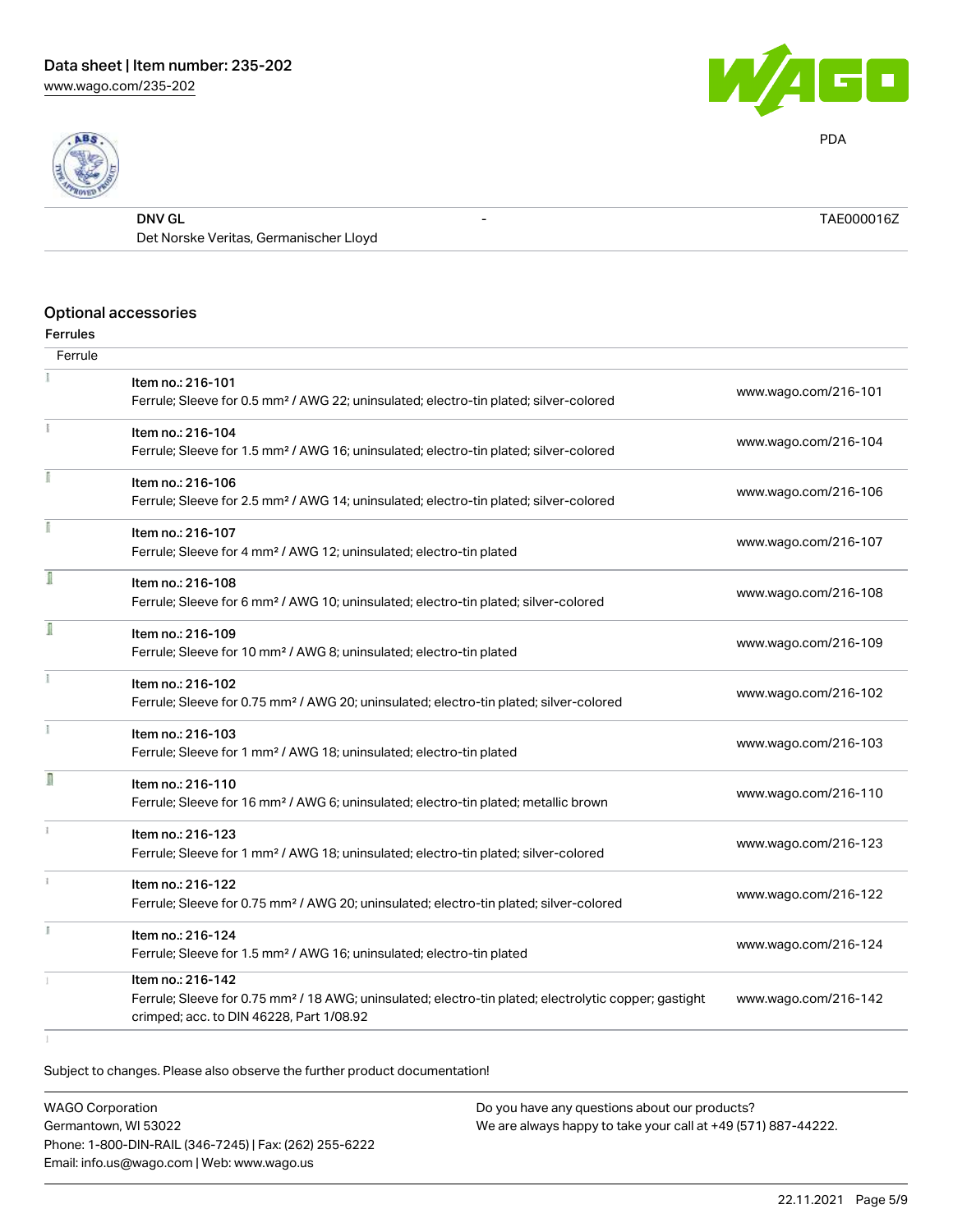Email: info.us@wago.com | Web: www.wago.us

[www.wago.com/235-202](http://www.wago.com/235-202)



|                         | Item no.: 216-132<br>Ferrule; Sleeve for 0.34 mm <sup>2</sup> / AWG 24; uninsulated; electro-tin plated                                                                                                    |                                                                                                                | www.wago.com/216-132 |
|-------------------------|------------------------------------------------------------------------------------------------------------------------------------------------------------------------------------------------------------|----------------------------------------------------------------------------------------------------------------|----------------------|
|                         | Item no.: 216-121<br>Ferrule; Sleeve for 0.5 mm <sup>2</sup> / AWG 22; uninsulated; electro-tin plated; silver-colored                                                                                     |                                                                                                                | www.wago.com/216-121 |
|                         | Item no.: 216-143<br>Ferrule; Sleeve for 1 mm <sup>2</sup> / AWG 18; uninsulated; electro-tin plated; electrolytic copper; gastight<br>crimped; acc. to DIN 46228, Part 1/08.92                            |                                                                                                                | www.wago.com/216-143 |
|                         | Item no.: 216-131<br>Ferrule; Sleeve for 0.25 mm <sup>2</sup> / AWG 24; uninsulated; electro-tin plated; silver-colored                                                                                    |                                                                                                                | www.wago.com/216-131 |
|                         | Item no.: 216-141<br>Ferrule; Sleeve for 0.5 mm <sup>2</sup> / 20 AWG; uninsulated; electro-tin plated; electrolytic copper; gastight<br>crimped; acc. to DIN 46228, Part 1/08.92                          |                                                                                                                | www.wago.com/216-141 |
|                         | Item no.: 216-152<br>Ferrule; Sleeve for 0.34 mm <sup>2</sup> / AWG 24; uninsulated; electro-tin plated                                                                                                    |                                                                                                                | www.wago.com/216-152 |
|                         | Item no.: 216-203<br>Ferrule; Sleeve for 1 mm <sup>2</sup> / AWG 18; insulated; electro-tin plated; red                                                                                                    |                                                                                                                | www.wago.com/216-203 |
|                         | Item no.: 216-206<br>Ferrule; Sleeve for 2.5 mm <sup>2</sup> / AWG 14; insulated; electro-tin plated; blue                                                                                                 |                                                                                                                | www.wago.com/216-206 |
|                         | Item no.: 216-207<br>Ferrule; Sleeve for 4 mm <sup>2</sup> / AWG 12; insulated; electro-tin plated; gray                                                                                                   |                                                                                                                | www.wago.com/216-207 |
|                         | Item no.: 216-202<br>Ferrule; Sleeve for 0.75 mm <sup>2</sup> / 18 AWG; insulated; electro-tin plated; gray                                                                                                |                                                                                                                | www.wago.com/216-202 |
|                         | Item no.: 216-151<br>Ferrule; Sleeve for 0.25 mm <sup>2</sup> / AWG 24; uninsulated; electro-tin plated                                                                                                    |                                                                                                                | www.wago.com/216-151 |
|                         | Item no.: 216-204<br>Ferrule; Sleeve for 1.5 mm <sup>2</sup> / AWG 16; insulated; electro-tin plated; black                                                                                                |                                                                                                                | www.wago.com/216-204 |
|                         | Item no.: 216-209<br>Ferrule; Sleeve for 10 mm <sup>2</sup> / AWG 8; insulated; electro-tin plated; red                                                                                                    |                                                                                                                | www.wago.com/216-209 |
|                         | Item no.: 216-205<br>Ferrule; Sleeve for 2.08 mm <sup>2</sup> / AWG 14; insulated; electro-tin plated; yellow                                                                                              |                                                                                                                | www.wago.com/216-205 |
|                         | Item no.: 216-144<br>Ferrule; Sleeve for 1.5 mm <sup>2</sup> / AWG 16; uninsulated; electro-tin plated; electrolytic copper; gastight<br>crimped; acc. to DIN 46228, Part 1/08.92; silver-colored          |                                                                                                                | www.wago.com/216-144 |
|                         | Item no.: 216-208<br>Ferrule; Sleeve for 6 mm <sup>2</sup> / AWG 10; insulated; electro-tin plated; electrolytic copper; gastight crimped; www.wago.com/216-208<br>acc. to DIN 46228, Part 4/09.90; yellow |                                                                                                                |                      |
|                         | Item no.: 216-201<br>Ferrule; Sleeve for 0.5 mm <sup>2</sup> / 20 AWG; insulated; electro-tin plated; white                                                                                                |                                                                                                                | www.wago.com/216-201 |
|                         | Item no.: 216-223<br>Ferrule; Sleeve for 1 mm <sup>2</sup> / AWG 18; insulated; electro-tin plated; red                                                                                                    |                                                                                                                | www.wago.com/216-223 |
|                         | Subject to changes. Please also observe the further product documentation!                                                                                                                                 |                                                                                                                |                      |
| <b>WAGO Corporation</b> | Germantown, WI 53022                                                                                                                                                                                       | Do you have any questions about our products?<br>We are always happy to take your call at +49 (571) 887-44222. |                      |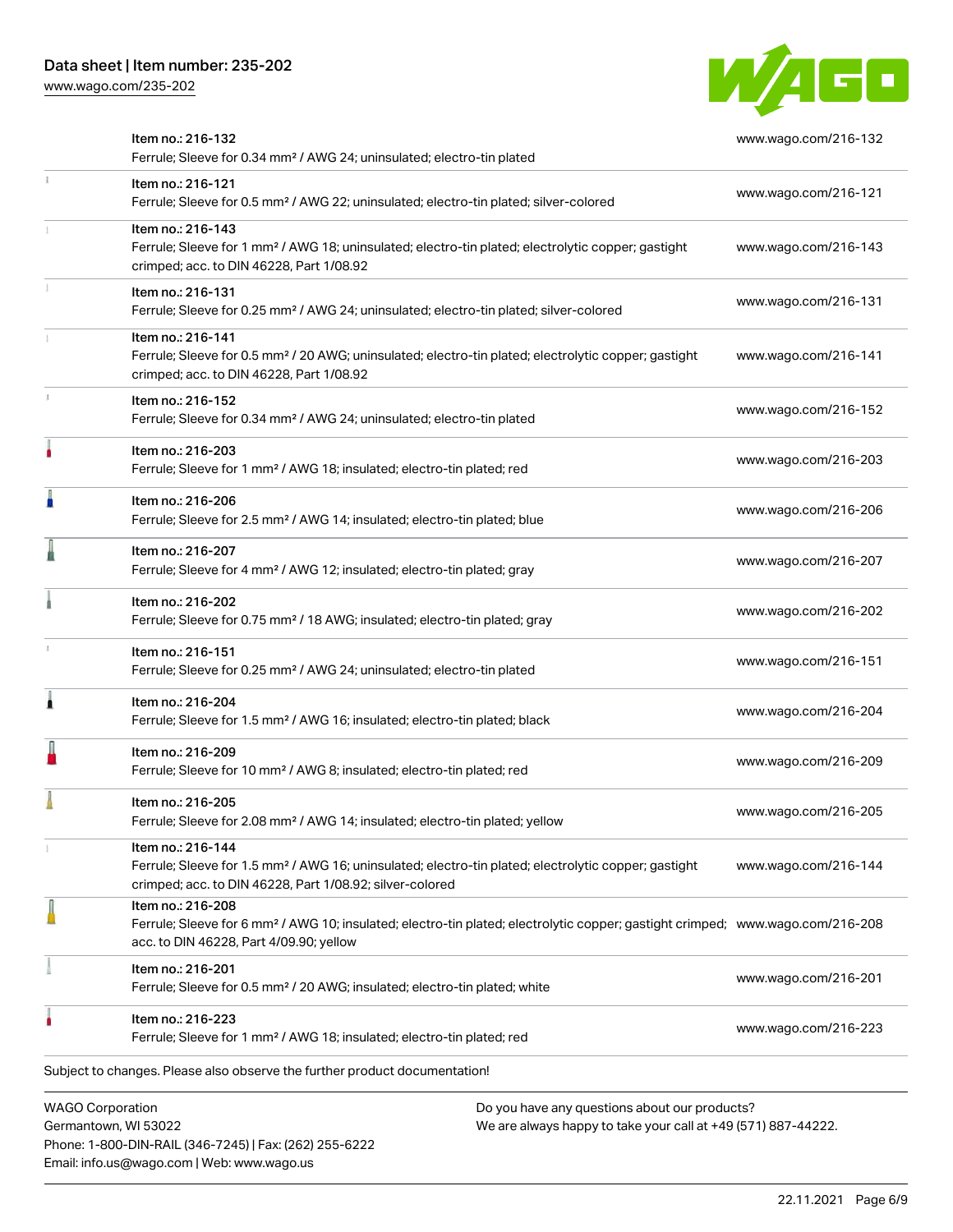[www.wago.com/235-202](http://www.wago.com/235-202)



|   | Item no.: 216-210<br>Ferrule; Sleeve for 16 mm <sup>2</sup> / AWG 6; insulated; electro-tin plated; electrolytic copper; gastight crimped; www.wago.com/216-210<br>acc. to DIN 46228, Part 4/09.90; blue |                      |
|---|----------------------------------------------------------------------------------------------------------------------------------------------------------------------------------------------------------|----------------------|
|   | Item no.: 216-241<br>Ferrule; Sleeve for 0.5 mm <sup>2</sup> / 20 AWG; insulated; electro-tin plated; electrolytic copper; gastight<br>crimped; acc. to DIN 46228, Part 4/09.90; white                   | www.wago.com/216-241 |
|   | Item no.: 216-242<br>Ferrule; Sleeve for 0.75 mm <sup>2</sup> / 18 AWG; insulated; electro-tin plated; electrolytic copper; gastight<br>crimped; acc. to DIN 46228, Part 4/09.90; gray                   | www.wago.com/216-242 |
|   | Item no.: 216-222<br>Ferrule; Sleeve for 0.75 mm <sup>2</sup> / 18 AWG; insulated; electro-tin plated; gray                                                                                              | www.wago.com/216-222 |
|   | Item no.: 216-221<br>Ferrule; Sleeve for 0.5 mm <sup>2</sup> / 20 AWG; insulated; electro-tin plated; white                                                                                              | www.wago.com/216-221 |
| Â | Item no.: 216-224<br>Ferrule; Sleeve for 1.5 mm <sup>2</sup> / AWG 16; insulated; electro-tin plated; black                                                                                              | www.wago.com/216-224 |
| ٠ | Item no.: 216-243<br>Ferrule; Sleeve for 1 mm <sup>2</sup> / AWG 18; insulated; electro-tin plated; electrolytic copper; gastight crimped; www.wago.com/216-243<br>acc. to DIN 46228, Part 4/09.90; red  |                      |
| Â | Item no.: 216-244<br>Ferrule; Sleeve for 1.5 mm <sup>2</sup> / AWG 16; insulated; electro-tin plated; electrolytic copper; gastight<br>crimped; acc. to DIN 46228, Part 4/09.90; black                   | www.wago.com/216-244 |
|   | Item no.: 216-263<br>Ferrule; Sleeve for 1 mm <sup>2</sup> / AWG 18; insulated; electro-tin plated; electrolytic copper; gastight crimped; www.wago.com/216-263<br>acc. to DIN 46228, Part 4/09.90; red  |                      |
| ä | Item no.: 216-246<br>Ferrule; Sleeve for 2.5 mm <sup>2</sup> / AWG 14; insulated; electro-tin plated; electrolytic copper; gastight<br>crimped; acc. to DIN 46228, Part 4/09.90; blue                    | www.wago.com/216-246 |
|   | Item no.: 216-266<br>Ferrule; Sleeve for 2.5 mm <sup>2</sup> / AWG 14; insulated; electro-tin plated; electrolytic copper; gastight<br>crimped; acc. to DIN 46228, Part 4/09.90; blue                    | www.wago.com/216-266 |
| 1 | Item no.: 216-264<br>Ferrule; Sleeve for 1.5 mm <sup>2</sup> / AWG 16; insulated; electro-tin plated; electrolytic copper; gastight<br>crimped; acc. to DIN 46228, Part 4/09.90; black                   | www.wago.com/216-264 |
|   | Item no.: 216-284<br>Ferrule; Sleeve for 1.5 mm <sup>2</sup> / AWG 16; insulated; electro-tin plated; electrolytic copper; gastight<br>crimped; acc. to DIN 46228, Part 4/09.90; black                   | www.wago.com/216-284 |
| Å | Item no.: 216-286<br>Ferrule; Sleeve for 2.5 mm <sup>2</sup> / AWG 14; insulated; electro-tin plated; electrolytic copper; gastight<br>crimped; acc. to DIN 46228, Part 4/09.90; blue                    | www.wago.com/216-286 |
| I | Item no.: 216-287<br>Ferrule; Sleeve for 4 mm <sup>2</sup> / AWG 12; insulated; electro-tin plated; electrolytic copper; gastight crimped; www.wago.com/216-287<br>acc. to DIN 46228, Part 4/09.90; gray |                      |
|   | Item no.: 216-262<br>Ferrule; Sleeve for 0.75 mm <sup>2</sup> / 18 AWG; insulated; electro-tin plated; electrolytic copper; gastight<br>crimped; acc. to DIN 46228, Part 4/09.90; gray                   | www.wago.com/216-262 |

Subject to changes. Please also observe the further product documentation!

| <b>WAGO Corporation</b>                                |
|--------------------------------------------------------|
| Germantown, WI 53022                                   |
| Phone: 1-800-DIN-RAIL (346-7245)   Fax: (262) 255-6222 |
| Email: info.us@wago.com   Web: www.wago.us             |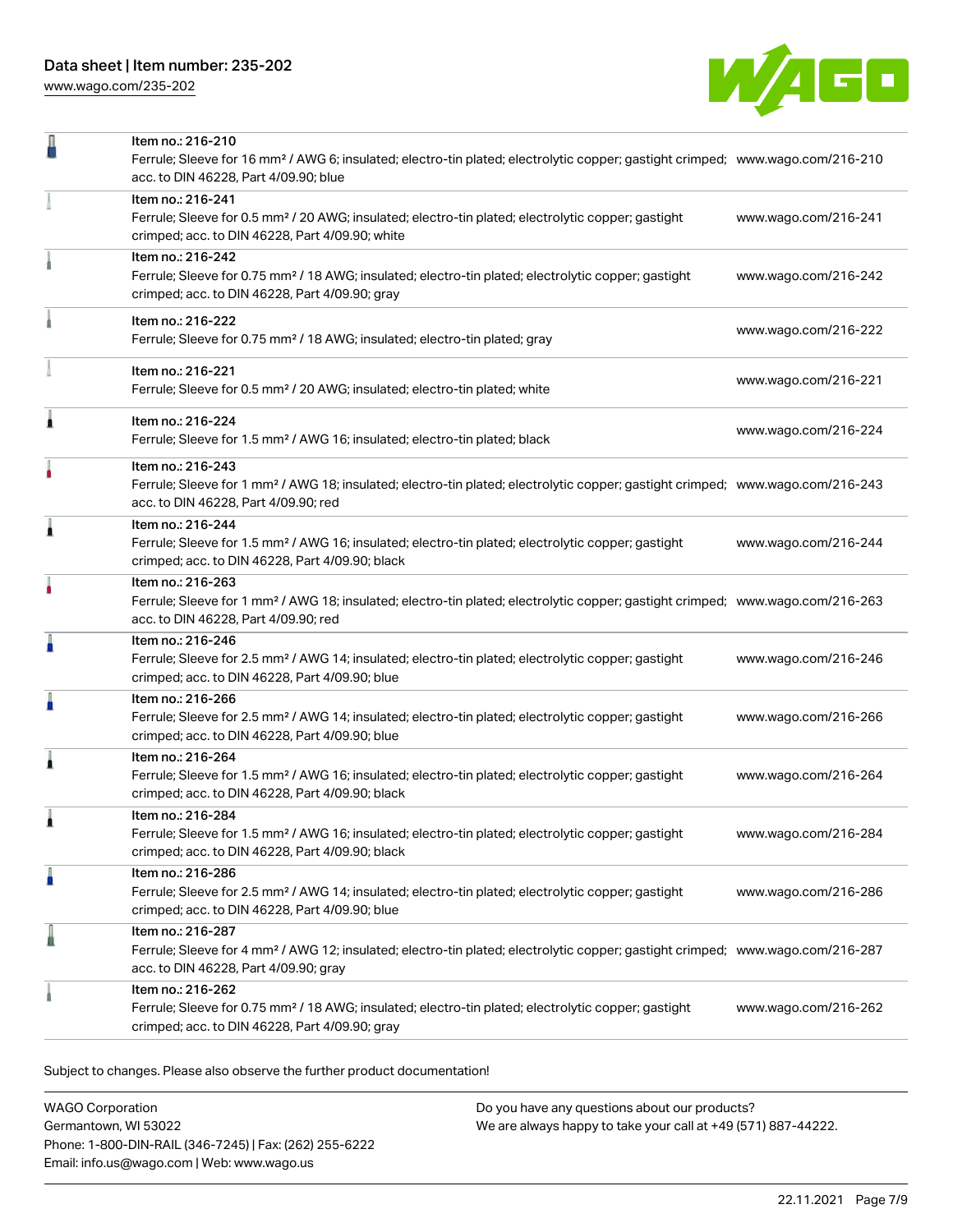[www.wago.com/235-202](http://www.wago.com/235-202)



|   | Item no.: 216-288<br>Ferrule; Sleeve for 6 mm <sup>2</sup> / AWG 10; insulated; electro-tin plated; electrolytic copper; gastight crimped;<br>acc. to DIN 46228, Part 4/09.90; yellow                    | www.wago.com/216-288 |
|---|----------------------------------------------------------------------------------------------------------------------------------------------------------------------------------------------------------|----------------------|
| Д | Item no.: 216-289<br>Ferrule; Sleeve for 10 mm <sup>2</sup> / AWG 8; insulated; electro-tin plated; electrolytic copper; gastight crimped; www.wago.com/216-289<br>acc. to DIN 46228, Part 4/09.90; red  |                      |
|   | Item no.: 216-301<br>Ferrule; Sleeve for 0.25 mm <sup>2</sup> / AWG 24; insulated; electro-tin plated; yellow                                                                                            | www.wago.com/216-301 |
|   | Item no.: 216-321<br>Ferrule; Sleeve for 0.25 mm <sup>2</sup> / AWG 24; insulated; electro-tin plated; yellow                                                                                            | www.wago.com/216-321 |
|   | Item no.: 216-322<br>Ferrule; Sleeve for 0.34 mm <sup>2</sup> / 22 AWG; insulated; electro-tin plated; green                                                                                             | www.wago.com/216-322 |
|   | Item no.: 216-267<br>Ferrule; Sleeve for 4 mm <sup>2</sup> / AWG 12; insulated; electro-tin plated; electrolytic copper; gastight crimped; www.wago.com/216-267<br>acc. to DIN 46228, Part 4/09.90; gray |                      |
|   | Item no.: 216-302<br>Ferrule; Sleeve for 0.34 mm <sup>2</sup> / 22 AWG; insulated; electro-tin plated; light turquoise                                                                                   | www.wago.com/216-302 |
|   |                                                                                                                                                                                                          |                      |

## Downloads Documentation

| <b>Additional Information</b> |            |        |          |
|-------------------------------|------------|--------|----------|
| Technical explanations        | 2019 Apr 3 | pdf    | Download |
|                               |            | 2.0 MB |          |

## Installation Notes

#### Conductor termination



Inserting/removing fine-stranded conductors via push-button.



Insert/remove fine-stranded conductors with ferrules via push-button.



Insert solid conductors via push-in termination.

#### Installation

Subject to changes. Please also observe the further product documentation!

WAGO Corporation Germantown, WI 53022 Phone: 1-800-DIN-RAIL (346-7245) | Fax: (262) 255-6222 Email: info.us@wago.com | Web: www.wago.us